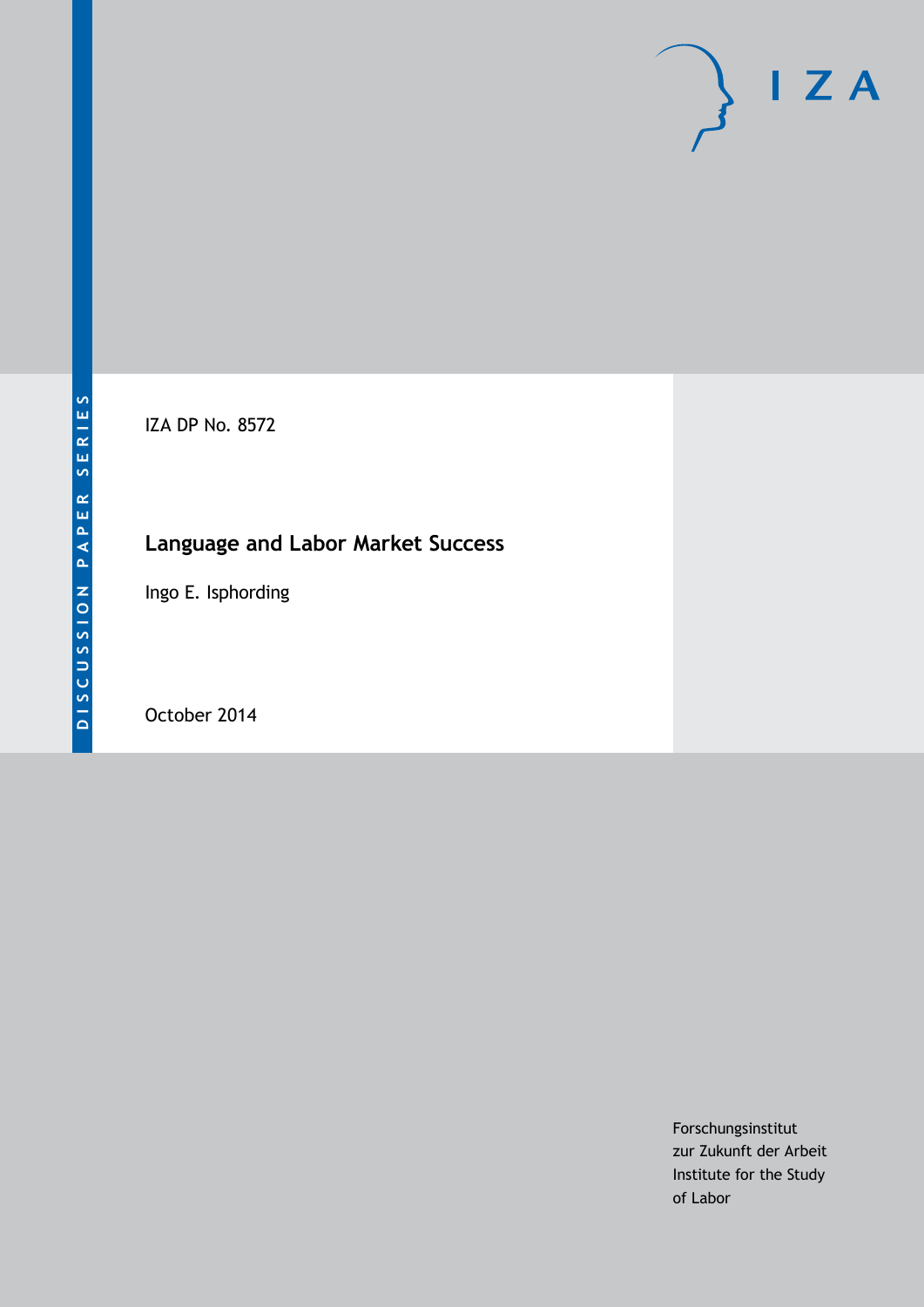# **Language and Labor Market Success**

**Ingo E. Isphording** *IZA*

Discussion Paper No. 8572 October 2014

IZA

P.O. Box 7240 53072 Bonn Germany

Phone: +49-228-3894-0 Fax: +49-228-3894-180 E-mail: [iza@iza.org](mailto:iza@iza.org)

Any opinions expressed here are those of the author(s) and not those of IZA. Research published in this series may include views on policy, but the institute itself takes no institutional policy positions. The IZA research network is committed to the IZA Guiding Principles of Research Integrity.

The Institute for the Study of Labor (IZA) in Bonn is a local and virtual international research center and a place of communication between science, politics and business. IZA is an independent nonprofit organization supported by Deutsche Post Foundation. The center is associated with the University of Bonn and offers a stimulating research environment through its international network, workshops and conferences, data service, project support, research visits and doctoral program. IZA engages in (i) original and internationally competitive research in all fields of labor economics, (ii) development of policy concepts, and (iii) dissemination of research results and concepts to the interested public.

<span id="page-1-0"></span>IZA Discussion Papers often represent preliminary work and are circulated to encourage discussion. Citation of such a paper should account for its provisional character. A revised version may be available directly from the author.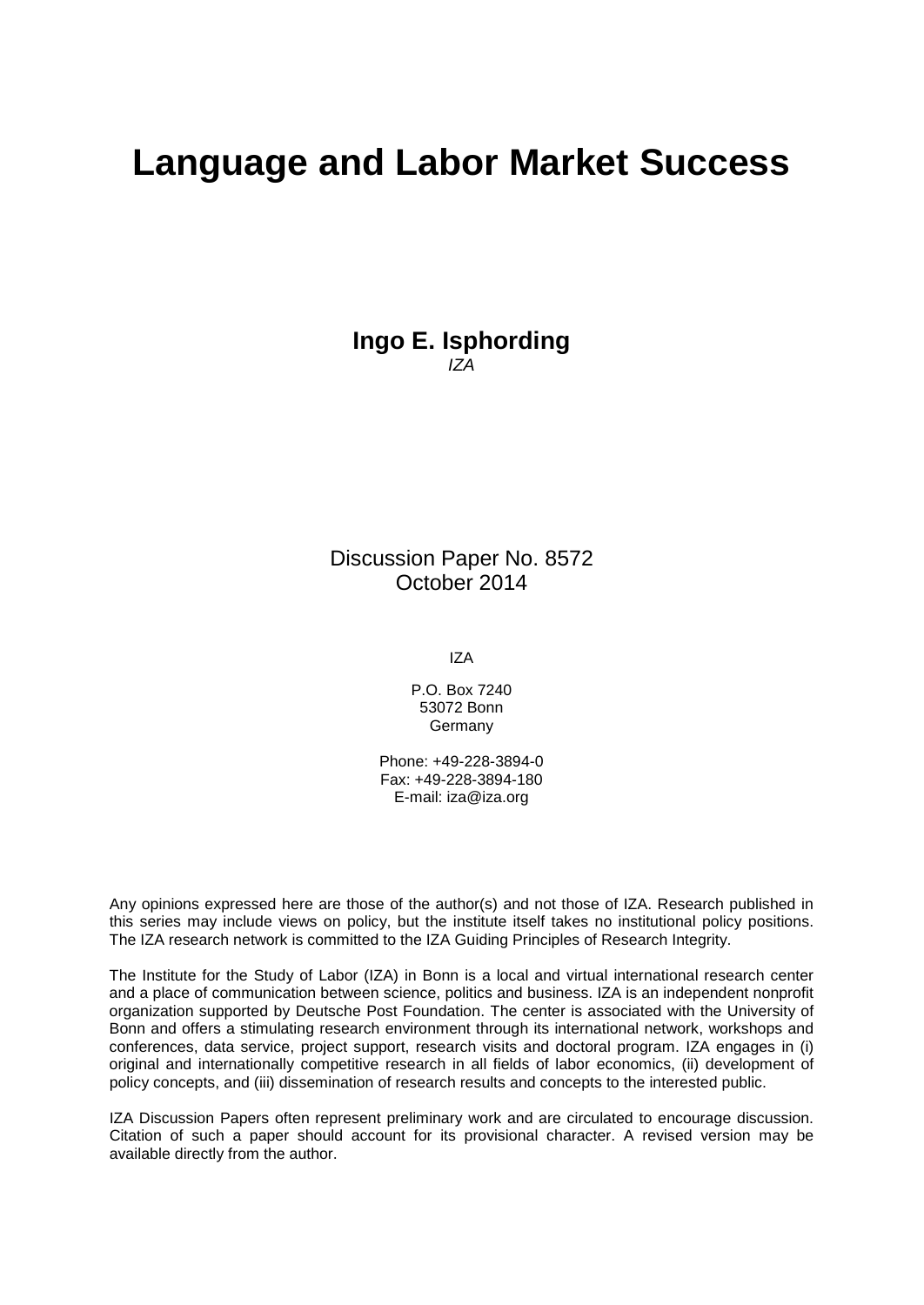IZA Discussion Paper No. 8572 October 2014

## **ABSTRACT**

### **Language and Labor Market Success[\\*](#page-1-0)**

This article summarizes three different strands of the literature that address the labor market effects of language-related human capital. (1) A general importance is demonstrated in the empirical evidence on earnings and employment effects of literacy as the ability to productively use written information. Significant effects are found for developed and developing countries, leading on an aggregated macro level to a positive relationship between literacy and economic development. (2) The ongoing globalization leads to an increased demand for foreign language proficiency to reduce search and information costs and overcome cultural barriers in the trade of services and goods and tourism. Against the background of scarce skill supply, employers are willing to pay significant wage premia, especially for global and local lingua franca. (3) For international migrants, destination language skills display both a prerequisite for and outcome of successful integration. Investments into destination language skills are highly rewarded by wage returns and higher employment probabilities and act as the medium of translation to apply pre-migration human capital in the destination country labor market.

JEL Classification: J24, J31, J61

Keywords: language, literacy, human capital, returns, productivity, wage formation, foreign languages, immigration, integration, assimilation, linguistic barriers, linguistic distance

Corresponding author:

Ingo E. Isphording IZA P.O. Box 7240 53072 Bonn Germany E-mail: [isphording@iza.org](mailto:isphording@iza.org)

\* This manuscript was prepared for the *International Encyclopedia of Social and Behavioral Sciences,* 2nd Edition. All remaining errors are my own.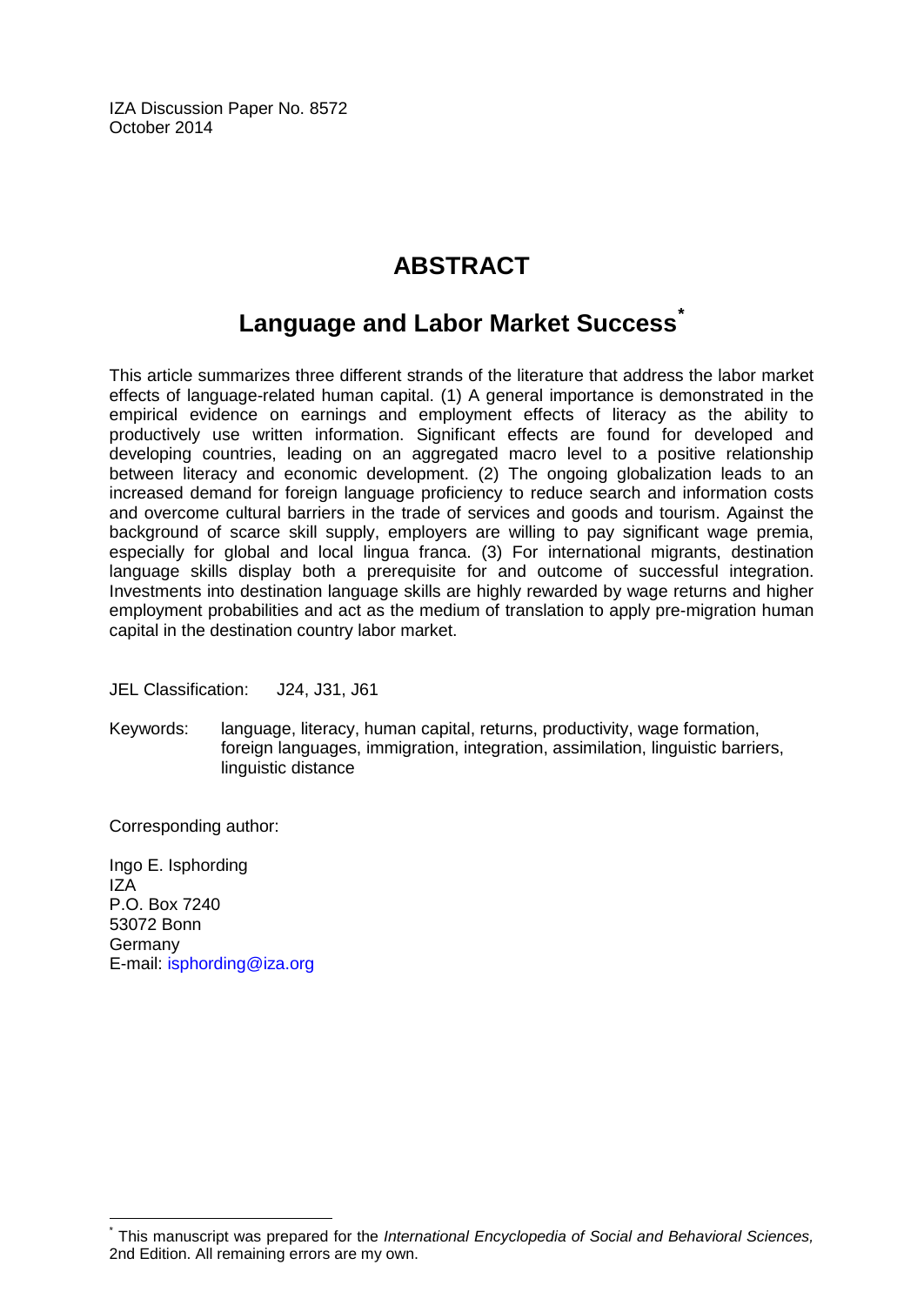#### **1. Introduction**

Proficiency in a language is one of the most basic parts of an individual's human capital portfolio. The productive functions of language are manifold, in both the labor market and everyday life. Language is used to express one's emotional status, providing the counterpart with necessary information on the otherwise unobservable inner state of mind, as well as expressing one's own identity and demands. Language is used as the main medium of social interaction. While this interaction does not necessarily contain any information conveyed, it provides the basic conditions for a productive environment. Language is the medium used for the record-keeping, organization and processing of information and facts. Finally, the concept of linguistic determinism in linguistics states that language determines the way in which individuals are able to think and structure their own thoughts (Crystal, 2010).

The importance of language skills in the labor market has been growing during recent decades, in a process that is likely to continue for some time. The reduced demand for manual labor and the ongoing transformation of the labor market towards increasingly information-based production has drastically increased the need for language and literacy skills. Especially with the emergence and diffusion of ICT usage into any niche of the labor market, there are hardly any occupations do not require a minimum of speaking, writing and reading skills.

Possessing a sufficient level of literacy and language proficiency is far from being self-evident. Literacy rates across countries differ substantially, with an even greater heterogeneity within countries. Literacy and language proficiency are crucially related to socio-economic status, education, health and nativity. This interrelationship between an individual's socioeconomic environment and the language-related human capital introduces a large heterogeneity in language skills. Given the productive value of language skills, this heterogeneity is likely to be translated into labor market disadvantages for individuals possessing insufficient levels of literacy and language proficiency.

This article aims to provide an overview of the empirical evidence on how literacy and language skills depend on socioeconomic characteristics and affect individual labor market outcomes. The empirical evidence is summarized via three different angles that have gained attention in the literature: Section 2 deals the importance of language in general, as the main medium of communication, recording and storing of information and the expression of demands; Section 3 summarizes the literature on the importance of foreign languages in modern interdependent economies; and Section 4 provides an overview on the literature on the importance of the destination language acquisition of immigrants for the economic and societal integration. Finally, Section 5 concludes.

#### **2. Literacy and productivity**

As the main medium of everyday communication, language plays a naturally important role in shaping the economic success of an individual, although the analysis of determinants and labor market advantages of skills in one's own mother tongue lack a natural theoretical framework and is ultimately data-driven. Language skills in one's mother tongue affect the productivity in the work place in the form of literacy. UNESCO defines literacy as: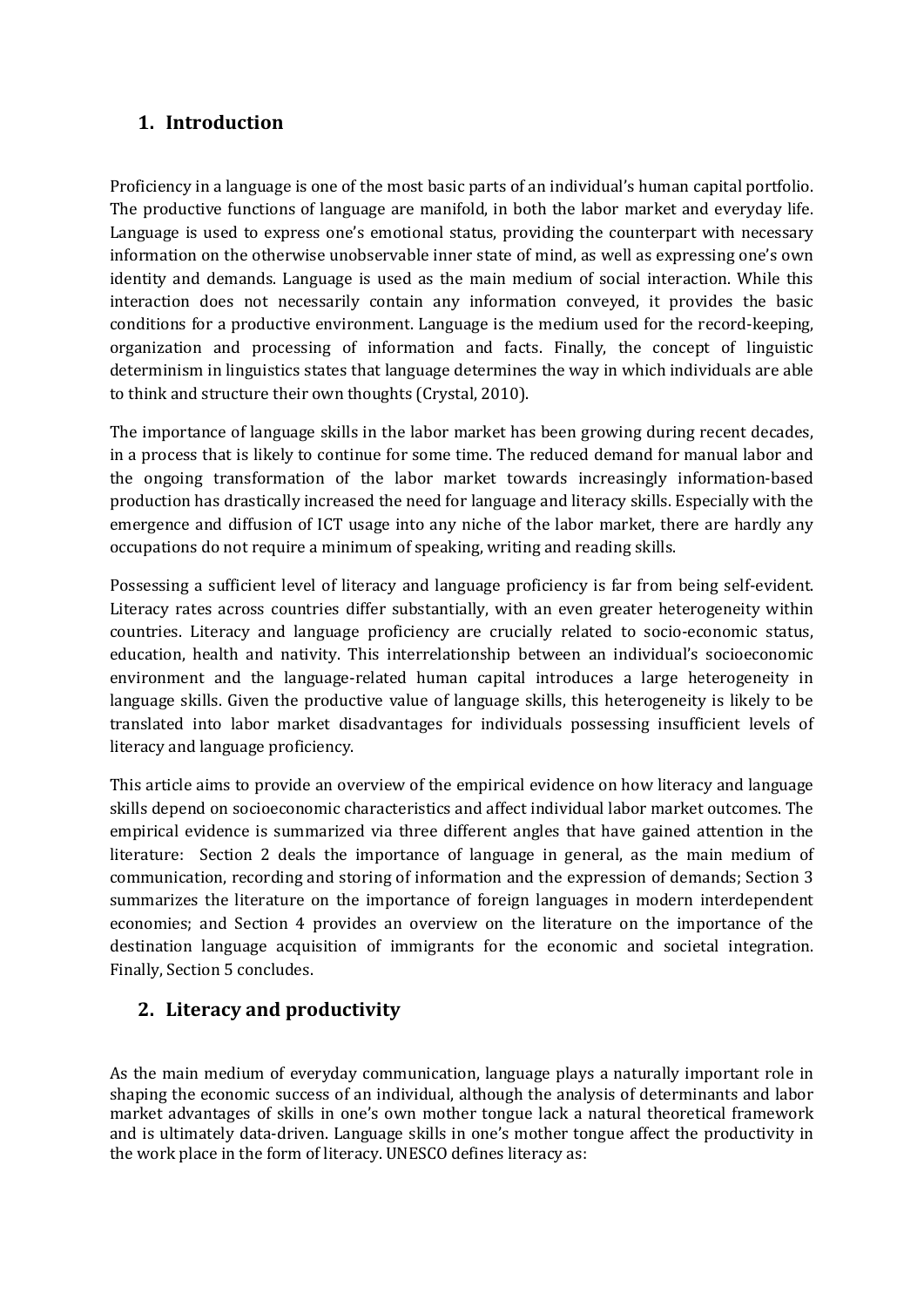*'the ability to identify, understand, interpret, create, communicate and compute, using printed and written materials associated with varying contexts. Literacy involves a continuum of learning in enabling individuals to achieve his or her goals, develop his or her knowledge and potential and participate fully in community and wider society' (UNESCO 2004)*

Literacy therefore represents the productive functions of one's language ability. In recent years, the data availability on the relationship between adult literacy and labor market outcomes has improved substantially. In particular, the OECD has pushed forward data collection on literacy skills, with three subsequent international surveys now collecting literacy scores based on test booklets, as well as comprehensive information on socio-economic living conditions: the International Adult Literacy Survey (IALS) conducted in 1994-1998, the Adult Literacy and Lifeskills (ALL) Survey conducted in 2003-2008 and the Program for the International Assessment of Adult Competencies (PIAAC) conducted in 2012. These datasets provide the basis for a range of studies analyzing the determinants and labor market effects of adult literacy.

The evidence suggests that basic literacy skills are associated with distinctive wage premia. McIntosh and Vignoles (2001) provide estimates for positive wage and employment effects for UK, noting that around 20 percent of the British population had severe literacy difficulties in 1999. These literacy difficulties are associated with a sizeable wage penalty of about 15 percent. Using Canadian data, Charette and Meng (1998) show that literacy has a significant positive effect on wages, with their findings indicating that literacy is closely associated to formal education. Nonetheless, the wage effect goes beyond the returns of formal education, with literacy skills providing additional information in explaining wage differentials.

The relationship between literacy and economic well-being holds specific importance for developing and newly industrialized countries, given that literacy is crucially dependent on a well-developed and functioning education system. Therefore, developing countries might display significantly lower literacy rates than developed countries, although appropriate data are scarce in these countries. De Baldini Rocha et al. (2011) analyze the effect of literacy on earnings in Brazil, finding both significant employment and earnings effects of becoming literate. This evidence on the micro level is complementary to macro evidence on the relationship between literacy rates and the economic development of regions and countries. Aggregated literacy rates provide insights into the human capital stock of a country. Coulombe and Tremblay (2006) use data from the IALS study to explain the growth of 14 OECD countries by the literacy of labor market entrants. They show that literacy has a significant positive effect on growth indicators and conclude that raising the average level of literacy (e.g. by investing into women's education) is more important than focusing on high levels for restricted groups. Hanushek and Woessmann (2008) provide an overview of the relationship between cognitive skills (including literacy), individual labor market outcomes and economic growth, highlighting the importance of educational policy measures for countries' development. Following this importance for the economic development of countries, literacy has entered the UN Human Development Index as a main dimension of measurement.

#### **3. Foreign languages in the labor market**

In an increasingly interconnected globalized world, international communication plays a growing and crucial role as a prerequisite for international factor movements, international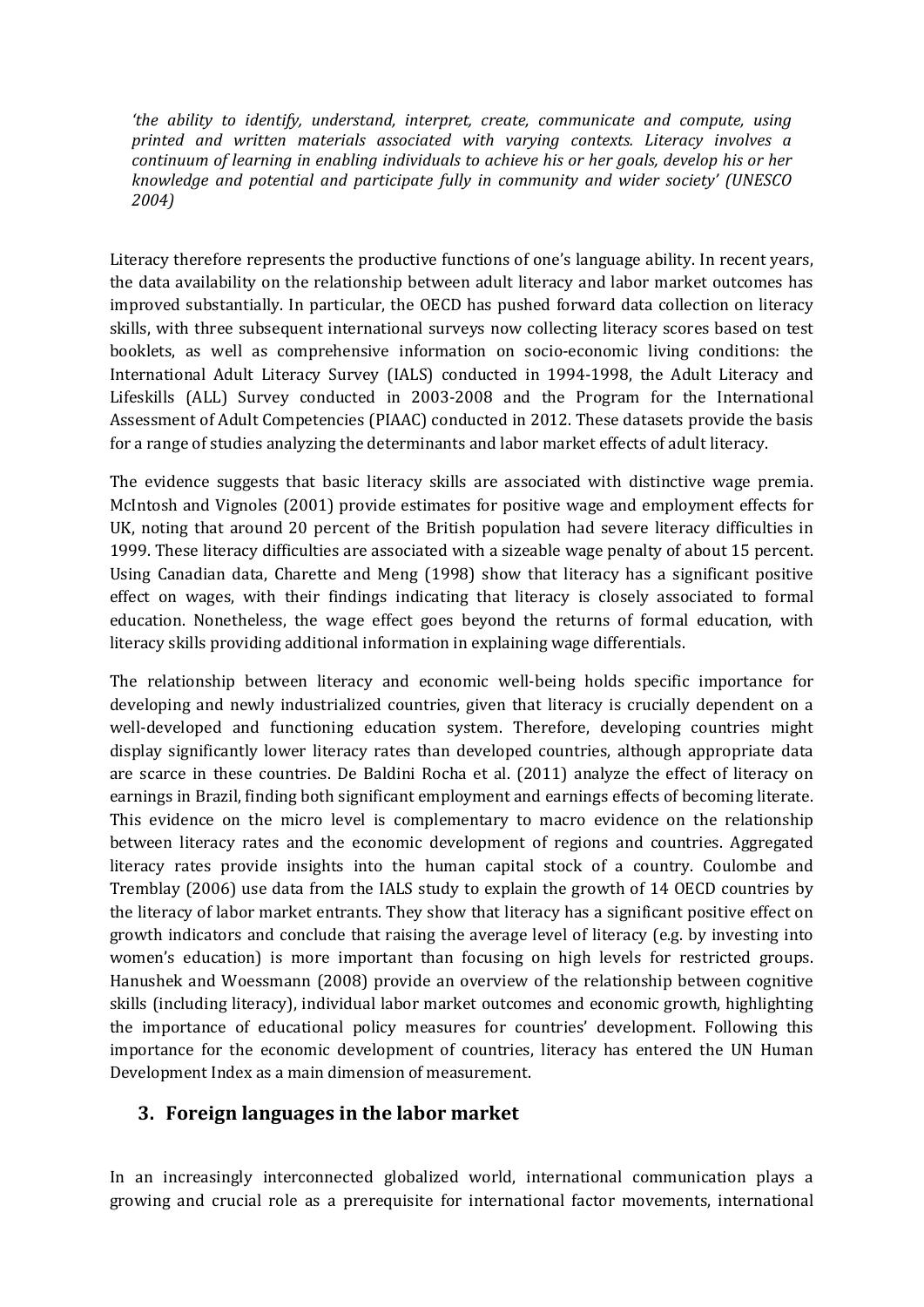trade, foreign direct investments, financial flows and human migration. This leads to a worldwide growing demand for foreign language proficiency that is not always met by skill supply.

The acquisition of reading and speaking skills in a foreign language can be modeled as the economic decision weighing off the expected benefits and costs of speaking a new language. Formalized models are provided by Selten and Pool (1991) and Church and King (1993). The expected benefits of speaking a new language combine utility gains through being able to communicate in a certain language. The benefits and incentives of learning a new language can be divided into internal and external motivations. Internal motivations mainly refer to the nonmarket value of languages. Speaking a new language offers potential utility gains through easier access to new information and an increased population of potential communication partners. Furthermore, it also offers increased reputation, prestige and recognition among peers. For some, the learning process itself might lead to utility gains through being a joyful process.

From an economic perspective, this non-market value of languages is accompanied by a market value related to the relative importance of a language to a country. This relative value is dependent on a range of factors: it is shaped by the applicability of a language in direct communication with foreign customers in tourism and services. Its value is related to its potential in international trade to reduce search, translating and information costs when dealing with foreign information. In particular, the latter role of languages in shaping international trade flows has gained significant attention in the economic literature. Although English acts as lingua franca in modern international trade, knowledge in the trade partner's original language remains a crucial variable, especially in the development of long-term business partnerships and overcoming further cultural hurdles. Further, lower linguistic barriers ease the promotion of trade and commerce by immigrants through easier access to the destination country, as discussed later in Section 3. A range of studies proxies these linguistic barriers by summary statistics of linguistic distance between two trade partners, using grammatical information (Lohmann 2011) or information on pronunciation of word lists (Isphording and Otten 2013). Common findings of these studies are significantly reduced trade flows by higher linguistic hurdles.

On the micro level, language barriers are translated into expected benefits of learning a new language by the willingness of employers to pay for foreign language proficiency. Individuals have to weigh these potential utility gains from learning a new language against the costs associated to the language acquisition. These costs come in terms of direct monetary costs for language classes and indirectly by spent effort and foregone wages. The size of the costs is related to a range of correlates. Apart from a fundamental and unobservable heterogeneity in the ability to learn languages, the difficulty of learning a new language is influenced by the dissimilarity between the first language and the acquired language. Dissimilarities between languages raise large barriers in the acquisition process. While it might be comparably easy to learn a language from one's own language family (e.g. German, English and Swedish from the Germanic language family, or Romanian, Spanish and Italian sharing the Romance language family), the acquisition becomes much more difficult for linguistically distant languages, e.g. for a European attempting to learn Mandarin or Japanese. Isphording and Otten (2013) provide an extensive analysis of the role of linguistic borders in language acquisition. Another crucial determinant of the costs of language acquisition is the age at which the language acquisition takes place. Linguistic and neurobiological research has identified a crucial "critical period'' in early adolescence until when language acquisition takes place almost effortlessly. The ability to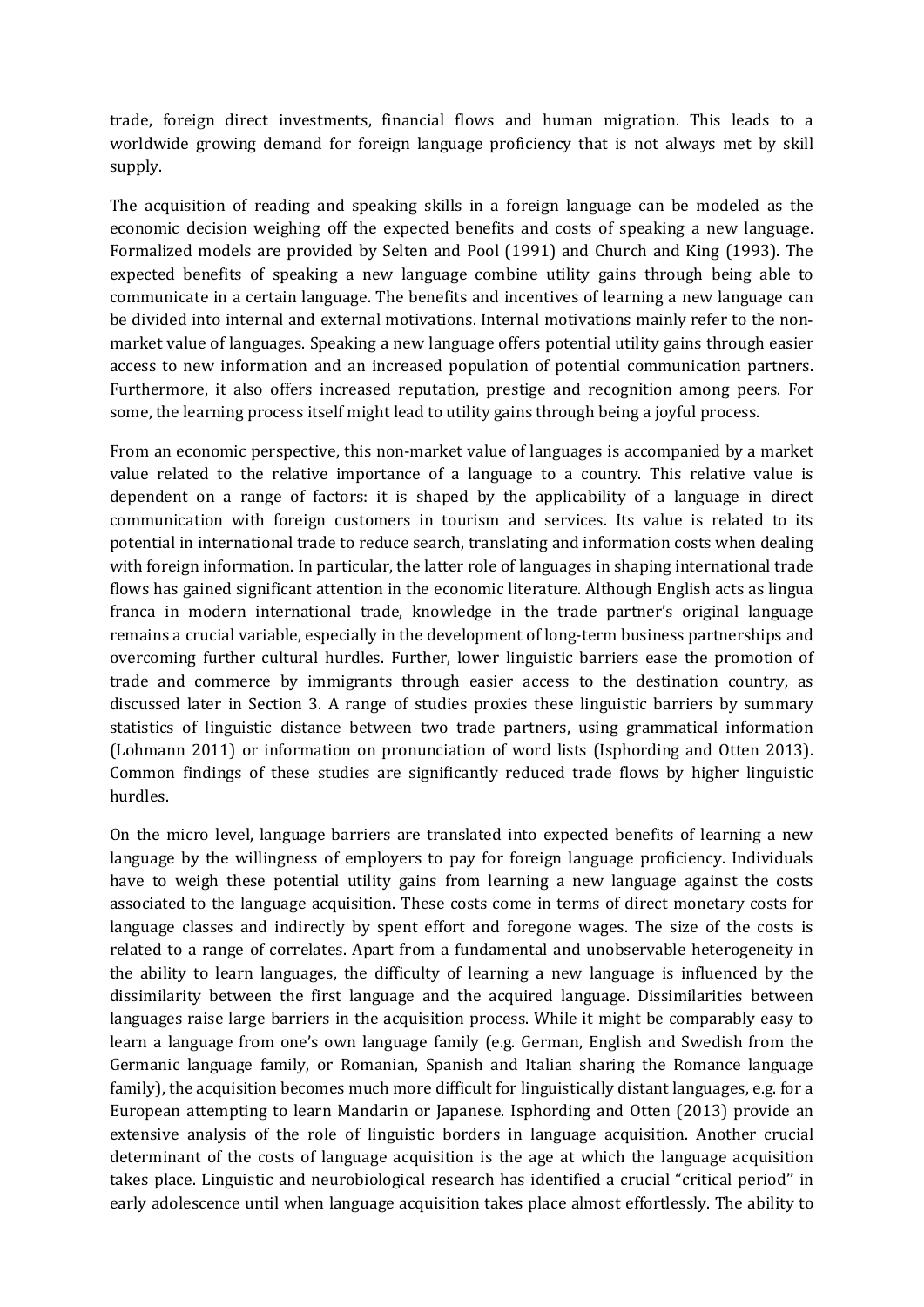acquire new languages subsequently decreases, in a process that continues into adulthood. As second language education is typically associated with secondary schooling, most of the foreign language acquisition takes place after this critical period. Acquiring a new language in adulthood faces an even more reduced ability to learn.

A rational and utility maximizing individual will weigh these costs of language acquisition against expected benefits of speaking the new language. Ginsburgh and Prieto-Rodriguez (2011) provide an overview on returns to foreign languages in the EU. Their results indicate distinctive wage premia paid for foreign languages, with a strong heterogeneity across different countries and the wage distribution. Knowledge of foreign languages mainly pays off in high-skilled occupations. While English as the main lingua franca is rewarded in any country, in Southern European countries it competes in importance with Romance languages, which seem to play the role of local lingua franca, such as French in Spain. This importance is backed up by Isphording (2013), who estimates large returns to foreign language skills within a sample of immigrants in Spain. Again, the highest returns are paid for English skills, closely followed by the returns to French skills.

Furthermore, Williams (2011) finds significant positive returns to foreign language skills in Western European countries, which he relates to the importance of incoming tourism from specific language groups. Here, a similar logic as in the case of international trade applies, whereby tourism flows increase the applicability of language skills in the service sector, as well as employers' willingness to pay for proficiency in a specific language.

#### **4. Destination language skills of migrants**

The best-researched field regarding the labor market effects of languages is the importance of destination language skills of international migrants. Language skills are the most important and visible part of the human capital an immigrant acquires during his or her migration history. The consideration to invest into proficiency in the destination country language heavily influences the economic success in the host country. However, even prior the migration decision, the expected costs of later language acquisition, e.g. in the form of perceived linguistic borders, shape the initial decision to migrate itself, thereby influencing aggregated migration flows along linguistic borders (Adsera/Pytlikova 2012).

As the decision to invest in the destination language is a conscious one (contrary to the acquisition of a first language, but similar to the acquisition of foreign languages discussed in the former section), it is appropriately analyzed in a human capital framework, weighing off expected benefits and costs of the language acquisition. Chiswick and Miller (1995) distinguish the determinants of language fluency of immigrants into three categories related to the exposure to the destination language, the efficiency in learning a new language and the economic incentives derived from being able to communicate in the destination language. Exposure and learning efficiency, dependent on individual, institutional and situational characteristics, shape the costs in terms of effort or monetary costs for language classes, while economic incentives display the expected benefits formed by increased opportunities for economic integration and social participation.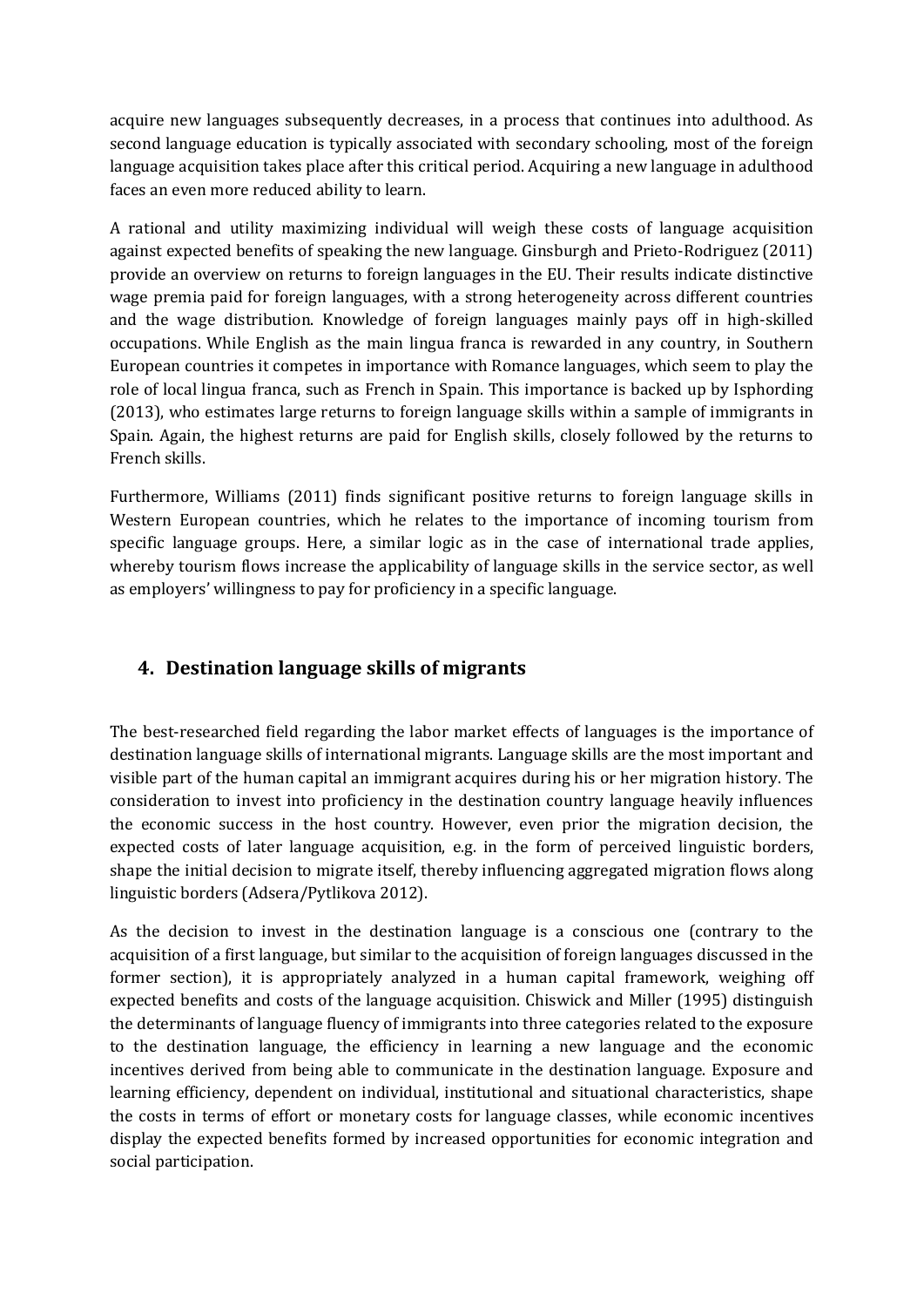The exposure to the destination language can be divided into prior and post migration exposure. Prior to migration, emigrants might learn about the destination language by being educated in secondary school and reading non-translated literature and watching dubbed movies. Post migration, exposure to the destination language will mainly be a non-directed process dependent on the time of residence in the country. The exposure is also dependent on an individual's socioeconomic situation, with the labor market status, working full-time, being unemployed or out of the labor force, influencing the degree of exposure. The decrease in exposure when individuals are not or unemployed is especially pronounced when living in a socioeconomic enclave. Such a linguistic enclave further reduces incentives to acquire proficiency in the destination country by restricting the range of opportunities where this language can be applied.

Immigrants differ in their ability or efficiency in acquiring the destination language. This ability is shaped by cognitive ability, education that might be influenced by selection processes in migration. A major factor influencing the ability to learn new languages is the age at arrival, given that this determines the ability to acquire the new language according to the linguistically based critical period hypothesis discussed earlier. Immigrants arriving in young ages before this critical period in early adolescence pick up the destination language almost effortlessly and reach a near native level of proficiency. For immigrants arriving after the critical period, the ability to learn new languages is distinctively decreasing.

A second linguistically based factor influencing the ability to acquire proficiency in the destination language is the linguistic distance between the mother tongue and the language to acquire. The linguistic origin turns proves a major determinant of destination language proficiency, outweighing further socioeconomic correlates and determinants. The effect of linguistic distance interacts with the effect of age at arrival: while young immigrants are unlikely to be affected by their linguistic origin, the additional costs in the language acquisition associated to a distant linguistic origin are substantial for later arrivers who start acquiring the new language after the critical period (Isphording and Otten 2013).

The third group of influencing factors (besides exposure and efficiency) constitutes the economic incentives of language proficiency in the destination language. The willingness to invest into the language proficiency mirrors the expected benefits. While parts of these benefits and utility gains will be due an increased potential in social and cultural participation, economists tend to focus especially on labor market advantages.

The estimation of labor market effects of language skills is confounded by a number of empirical pitfalls, measurement error, unobserved variable bias and simultaneity. First, with objective assessments of language skills being a rare exception, studies addressing the destination language proficiency of migrants are typically restricted to self-reported information on language skills. This subjective information is likely to be prone to a severe measurement and misclassification error. Second, analogously to the estimation on returns to education, estimates for effects of language proficiency are likely to be biased by omitting unobservable ability from the regressions. Both wages and language skills are potentially positively affected by an unobservable (to the researcher) ability.

Recent studies have attempted to address these empirical issues by instrumental variable regressions. This technique relies on the assumption that there exists an observable variable that affects the language acquisition but is unrelated to the sources of the empirical pitfalls,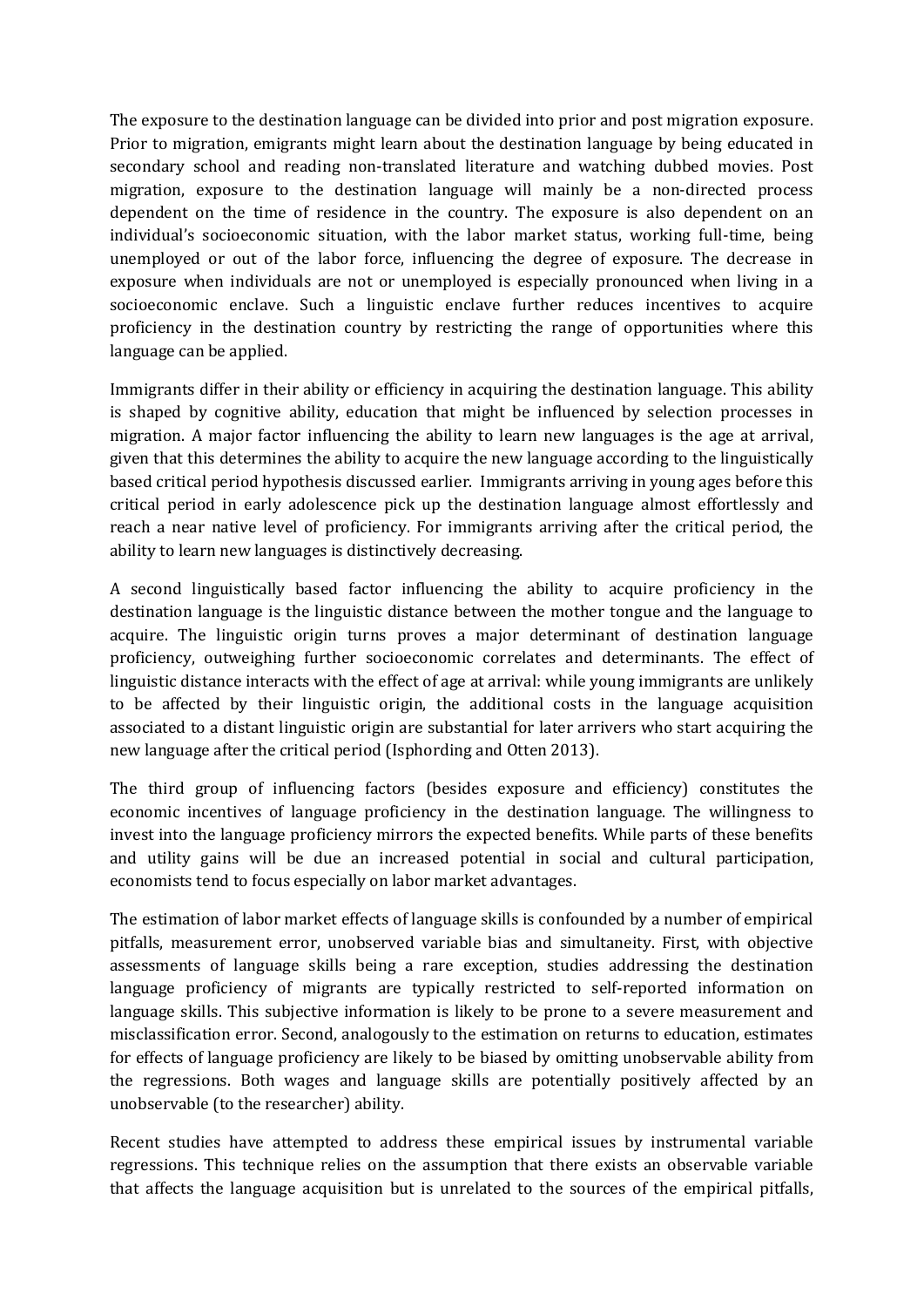namely the measurement error, the unobserved ability and the labor market outcomes itself. With this instrument variable, exogenous levels of language skills can be predicted, which are then used to estimate the actual effect of language proficiency.

Due to the omnipresence of language in everyday life, such an instrument variable is hard to find. Initially, Chiswick and Miller (1995) proposed using parental education, family composition and family ties abroad as valid instruments. Their estimates for the US, Canada and Israel indicate severely downward biased OLS estimates but distinctive wage premia estimated by IV between 30 and 50 percent for speaking English ``Well'' or ``Very Well''. Dustmann and Van Soest (2002) attempt to address the measurement error by using time-adjusted averages and lags and leads of self-reported measures of language proficiency from panel data of the German Socio-Economic Panel. Their sample is restricted to German ``guest-workers'', immigrant bluecollar workers from Mediterranean countries, enlisted to fulfill the excess labor demand after WW2. They conclude that estimates from uncorrected OLS regressions are severely downward biased. Their results indicate a wage premium for speaking German ``Well'' or ``Very Well'' by about 11-14 percent, which exceeds the OLS estimates by a factor of 2 to 3.

Using data from the 1990 US Census, Bleakley and Chin (2004) focus on childhood immigrants in the US who arrived at an age younger than 17. Their identification relies on the so-called critical period of language acquisition, based on the empirical evidence of a decreasing ability to learn languages after reaching adolescence. Linguists and neurobiologists state that children are able to acquire a language effortlessly up to a native level until this critical period, while this ability decreases distinctively thereafter. Bleakley and Chin use this structural break to compare young and old arriving immigrants, while additionally controlling for whether the immigrants originates from an English- or non-English-speaking country. By using this double comparison groups, they again state that uncorrected OLS estimates are severely downward biased. In their estimates, an increase in language ability on a 0-3 scale  $(0 = not at all, 3 = Very well)$  is associated with a wage premium of around 30 percent. Using more recent data from the American Community Survey 2010, Isphording and Sinning (2012) extend their analysis to the overall population of immigrants in the US, substituting the age at arrival with the exposure to English by time of residence. Their results confirm the initial results for child migrants for both child and adult migrants.

While these causal IV estimations provide a robust estimate of the importance of language skills for the economic integration of immigrants into a host country, they provide little insight into the channels through which the language skills affect labor market outcomes. Indeed, only a few studies have gone into detail in this regard. Bleakley and Chin (2004) identify schooling as a major channel through which language skills affect the earnings of child migrants. Child migrants from non-English-speaking countries arriving in early years possess on average 2 years of additional schooling compared to their late-arriving counterparts. The additional schooling is able to explain almost the complete causal effect of language on wages. Isphording and Sinning (2012) confirm the importance of education as a mediating channel for child migrants, although their results neglect this importance for immigrants arriving in adulthood (who acquired their education in the sending country).

Chiswick and Miller (2010) address the occupational choice of immigrants regarding the language requirements of occupations as a mediating channel of language skills on wages. They combine data from the 2000 US Census with scores for English requirements measures taken from the O\*NET database. Their results indicate a strong effect of language probability on the job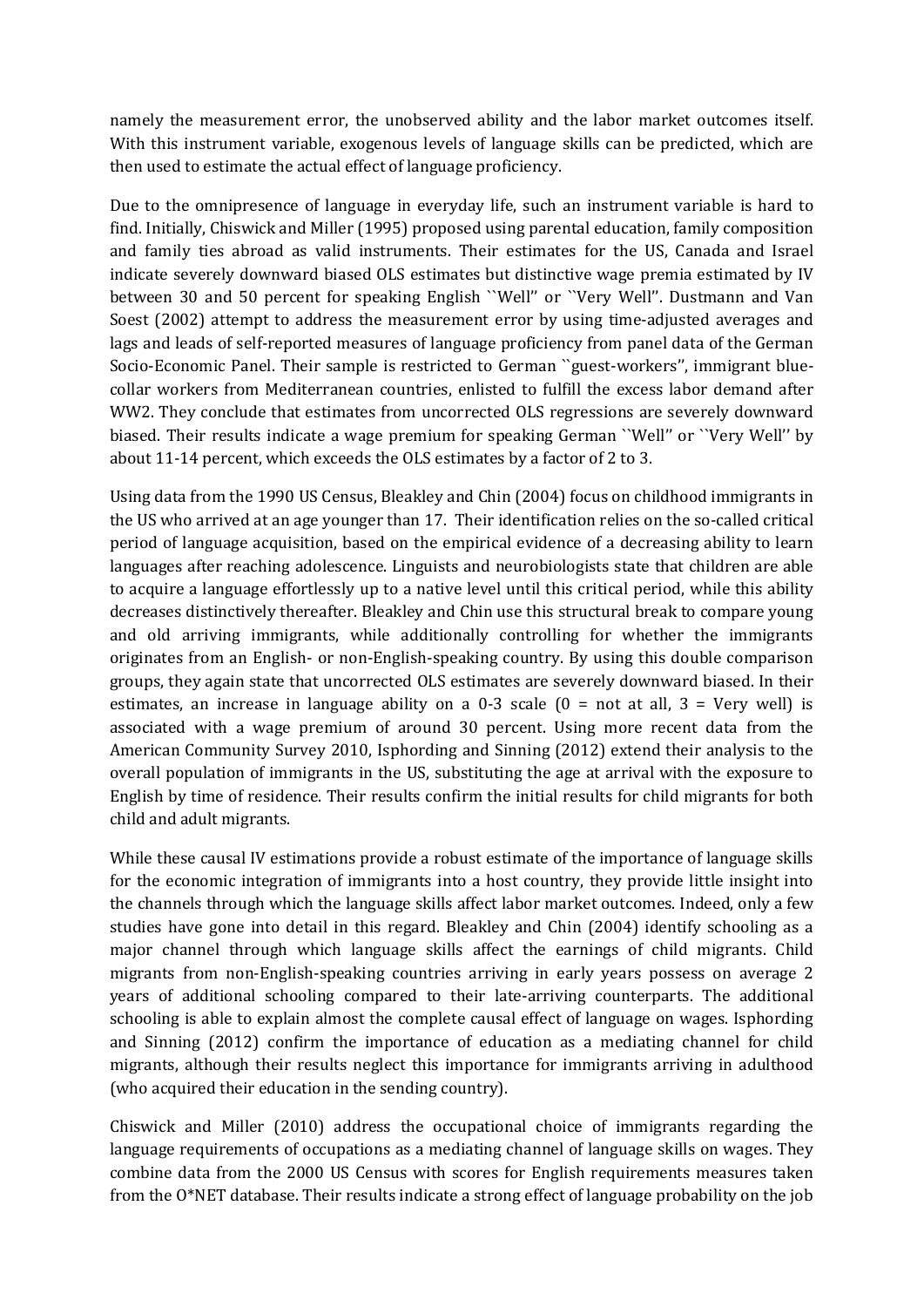choice, whereby good job matches in terms of language skills and requirements are rewarded by wage premia. Berman et al. (2003) use Israeli survey data to assess a potential complementarity between immigrant language proficiency and further human capital. Their results indicate a strong heterogeneity in the effect of language proficiency on wage growth across occupations. As the language acquisition is only relevant for high-skilled professions, the authors interpret this as evidence for the complementarity between language proficiency and further human capital. Chiswick and Miller (2003) use 1991 Canadian Census data to show a similar complementarity between pre-migration schooling and experience and the destination language skills. Language skills act as the translating medium to apply pre-migration acquired human capital into the host country labor market.

Aside from these studies focusing on the earnings effects of wages, further studies have shown additional effects of language proficiency on labor-market related outcomes. Aldashev et al. (2009) document the impact of German language use on labor supply decisions and unemployment probability using German household data from the Socio-Economic Panel. They conclude that language proficiency significantly affects the probability of labor market participation and subsequent employment. Dustmann and Fabbri (2003) analyze the language skills of ethnic minorities using UK survey data. Besides significant earnings effects, they also find a higher employment probability of around 20 percent for individuals who are proficient in English.

Finally, besides heterogeneity in the level of proficiency, a second mechanism can arise through which language differences can affect labor market outcomes. Differences in language do not necessarily mean vertical differences in proficiency, but can also appear in the form of a horizontal differentiation through dialects or accents, speech patterns or choice of words. These differences can act as a signal providing information on social status and ethnicity and allow for taste-based or statistical discrimination. Grogger (2011) provides evidence of an influence of racial speech patterns in the US. Using unique data from the 1997 National Longitudinal Survey of Youth (NLSY) augmented with anonymously rated speech patterns, he identifies a significant wage penalty of around 12 percent for speaking African American English instead of Standard American English.

#### **5. Conclusion**

This article aimed at providing an overview of the economic literature addressing the relationship between language and productivity. Three different strands of literature have been summarized: (1) studies addressing the literacy of the native population and its effect on individual labor market outcomes and aggregated growth and development; (2) the labor market effects of foreign language proficiency against the background of a growing demand by globalization; and (3) the importance of destination language proficiency for the social and economic integration of immigrants.

All three strands of the literature provide comprehensive evidence for the crucial role played by language-related human capital in economic processes. As the key medium of communication, language crucially shapes economic outcomes on both the individual and aggregated level.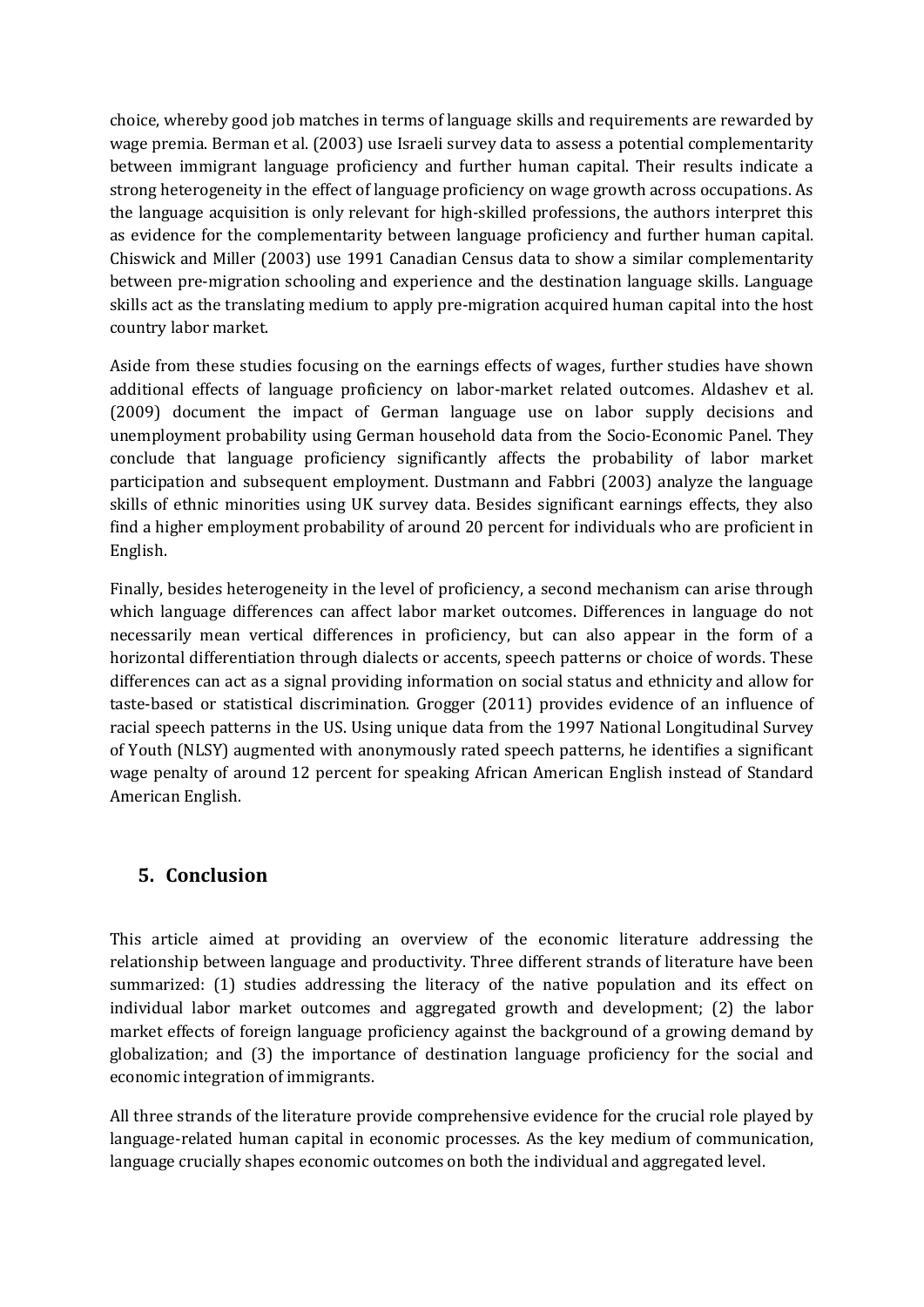The general importance of language-related human capital becomes apparent with empirical evidence on the labor market effects of adult literacy. For both developed and developing countries, studies demonstrate a positive effect of literacy on wages and employment probabilities that go beyond the effect of associated formal education. This micro evidence is accompanied by macro evidence linking the economic growth to literacy rates as a crucial driver of economic development.

The specific importance of language in the labor market has been fuelled by ongoing globalization. International trade in goods and services, tourism and migration flows increase the importance of foreign language skills. Foreign language skills are crucial in reducing search and information costs, as well as establishing long run business relations. This is especially true for English as the commonly accepted lingua franca in international trade. Proficiency in foreign languages is rewarded by employers though significant wage premia, especially in occupations related to services, trade and tourism.

Finally, the best-researched field against the background of language skills and the labor market is the importance of destination language skills for international migrants. The proficiency in the destination country is both a prerequisite for and an outcome of a successful integration into the host country. Immigrants weigh off costs and expected benefits to decide on their investment in terms of the effort and opportunity costs of language acquisition. Determinants of language skills, such as linguistic origin, age at migration, individual education and ability and enclave density shape a heterogeneous cost structure, while expected benefits are given by labor market advantages, in terms of higher wages and employment probabilities. Wage effects of language skills are heterogeneous across the occupational distribution, with requirements for language skills strongly differing between blue- and white-collar occupations. Language skills are shown to be complementary to further forms of pre-migration acquired human capital, acting as the medium of translation to apply home country knowledge in the host county labor market.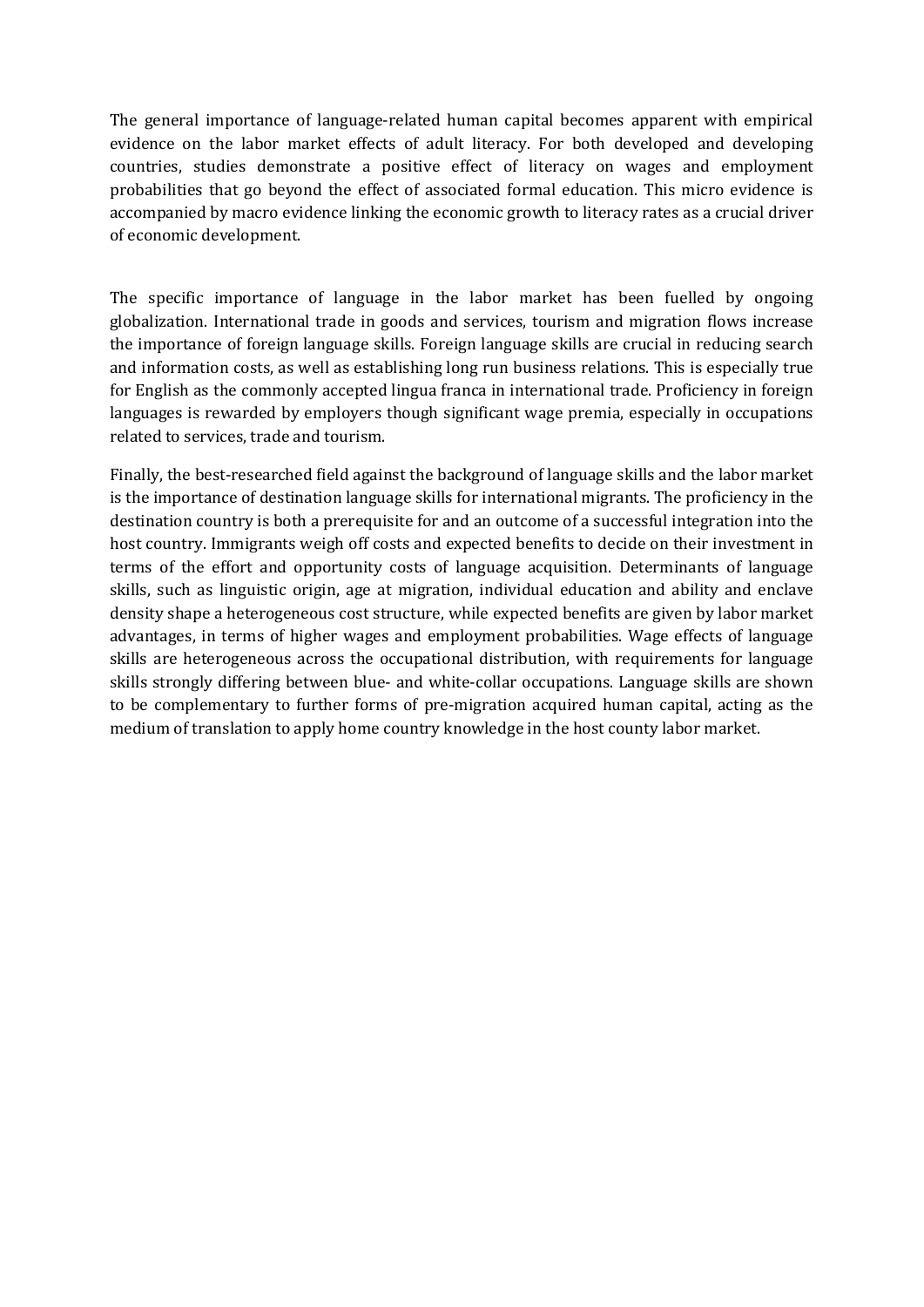#### **References**

Adsera, Alicia & Mariola Pytlikova, 2012. "The role of language in shaping international migration,"

CReAM Discussion Paper Series 1206, Centre for Research and Analysis of Migration (CReAM), Department of Economics, University College London.

Aldashev, Alisher & Gernandt, Johannes & Thomsen, Stephan L., 2009. "Language usage, participation, employment and earnings: Evidence for foreigners in West Germany with multiple sources of selection," *Labour Economics*, Elsevier, vol. 16(3), pages 330-341, June.

Berman, Eli & Lang, Kevin & Siniver, Erez, 2003. "Language-skill complementarity: returns to immigrant language acquisition," *Labour Economics*, Elsevier, vol. 10(3), pages 265-290, June.

Bleakley, Hoyt & Aimee Chin, 2004. "Language Skills and Earnings: Evidence from Childhood Immigrants," *The Review of Economics and Statistics*, MIT Press, vol. 86(2), pages 481-496, May.

Charette, Michael F. & Ronald Meng, 1998. "Literacy and Numeracy," *Canadian Journal of Economics*, Canadian Economics Association, vol. 31(3), pages 495-517, August.

Chiswick, Barry R & Miller, Paul W, 1995. "The Endogeneity between Language and Earnings: International Analyses," *Journal of Labor Economics*, University of Chicago Press, vol. 13(2), pages 246-88, April.

Chiswick, Barry R. & Miller, Paul W., 2003. "The complementarity of language and other human capital: immigrant earnings in Canada," *Economics of Education Review*, Elsevier, vol. 22(5), pages 469-480, October.

Chiswick, Barry & Paul Miller, 2010. "Occupational language requirements and the value of English in the US labor market," *Journal of Population Economics*, Springer, vol. 23(1), pages 353- 372, January.

Church, Jeffrey & Ian King, 1993. "Bilingualism and Network Externalities," *Canadian Journal of Economics*, Canadian Economics Association, vol. 26(2), pages 337-45, May.

Coulombe Serge & Tremblay Jean-François, 2006. "Literacy and Growth," *The B.E. Journal of Macroeconomics*, De Gruyter, vol. 6(2), pages 1-34, August.

Crystal, D. (2010). The Cambridge Encyclopedia of Language. Third Edition. Cambridge University Press.

de Baldini Rocha, Maúna Soares & Ponczek, Vladimir, 2011. "The effects of adult literacy on earnings and employment," *Economics of Education Review*, Elsevier, vol. 30(4), pages 755-764, August.

Dustmann, Christian & Francesca Fabbri, 2003. "Language proficiency and labour market performance of immigrants in the UK," *Economic Journal*, Royal Economic Society, vol. 113(489), pages 695-717, 07.

Dustmann, Christian & Arthur Van Soest, 2002. "Language and the earnings of immigrants," *Industrial and Labor Relations Review*, ILR Review, Cornell University, ILR School, vol. 55(3), pages 473-492, April.